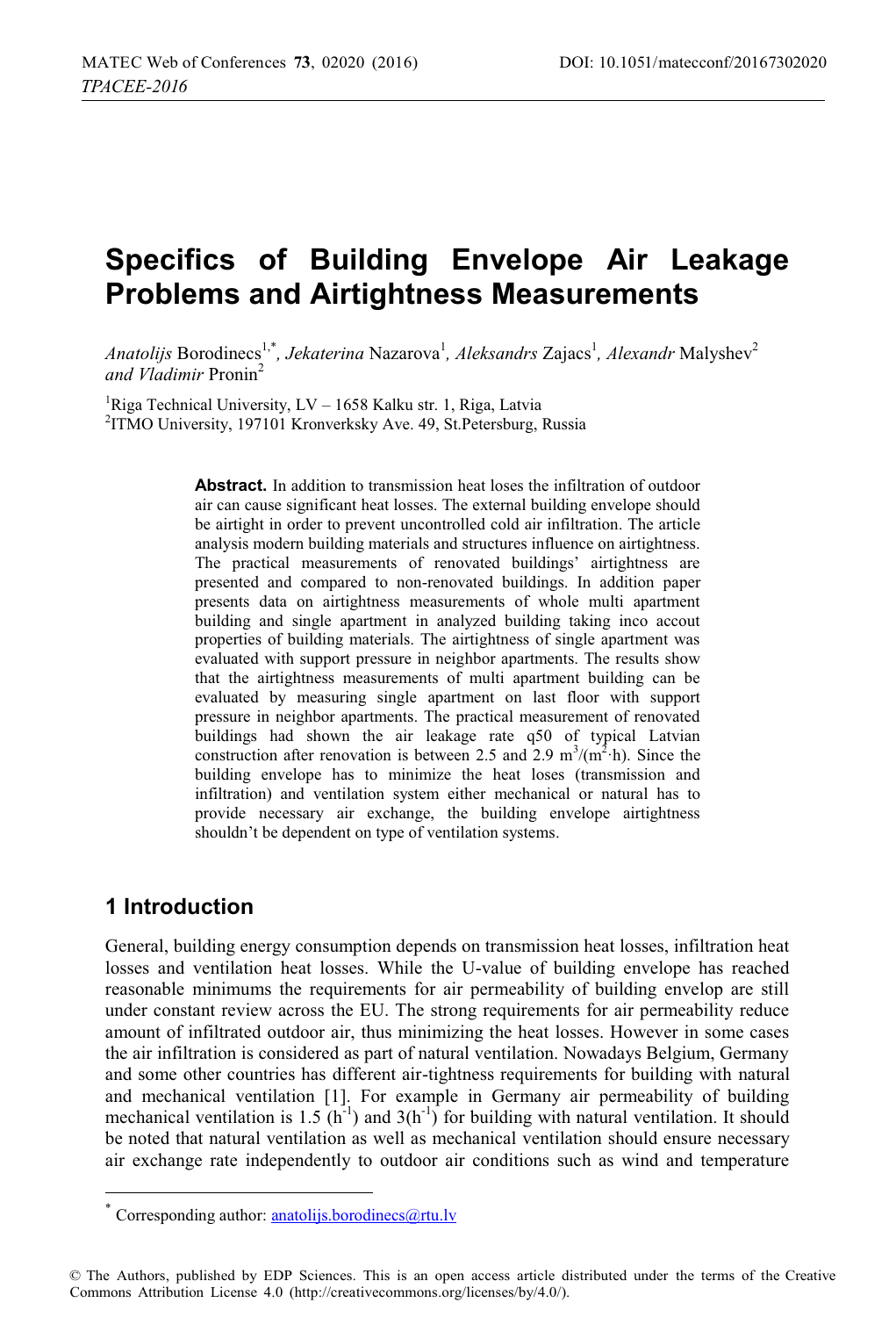difference. Modern energy efficient ventilation systems also have to provide possibilities airflow regulation according to room occupancy [2-6]. The air flow through the buildings envelope couldn't be controlled and additional heat consumption for infiltrated air will be needed even in case of human absence in room. This issue is especially actual in office building, schools and kindergartens, where during the night and weekends the ventilation should ensure only minimal air exchange.

Air tightness of building envelope can be expressed as air permeability q50 m<sup>3</sup>/(m<sup>2</sup>·h) as well as air change rate coefficient n50  $(h^{-1})$ . The air permeability value q50 directly characterizes properties of building envelope. The air change rate coefficient n50 (h<sup>-1</sup>) should be evaluated with the respect to building surface area to volume ratio.

### **2 Evaluation of building envelope air leakage**

It is clear that building envelope of modern buildings should be well insulated as well as airtight. The airtight building has both – positive and negative properties. The positive impact of air tightness is possibility to create controlled air supply scheme and to reduce energy consumption for supply air heating [7-11]. This positive effect could be reinforced by use of the ventilation systems with heat recovery. The negative property is lack of natural air supply and additional costs for equipment and exploitation of mechanical ventilation. The negative property of non-airtight buildings is uncontrolled cold air infiltration which requires also additional heat in time than room is not occupied. Existing researches [12, 13, 14] have proved positive effect of renovation works done in kindergartens and schools. However measurements done in Latvia [15, 16, 17] have shown significant increase of indoor air  $CO<sub>2</sub>$  concentration after renovation, which has negative impact on human health.

Almost in all cases the level of building envelope airtightness could not be calculated during design stage. The level of airtightness much more depends on quality of buildings construction works. Especially quality of window/wall joints, quality of brick or block walls and roof/wall joins. The junction solution of prefabricates elements should be carefully evaluated during the design stage. There is no common developed evaluation methodology for building envelope airtightness building at design stage. At the moment there is a strict gradation for windows air leakage [18]. But for external elements such as walls and roofs structures, theoretical evaluation of air leakage is problematic due to the lack of information on building materials air permeability. The study presents data only for limited number of materials [19, 20].

Typically dwelling buildings up to 16 floors are built from concrete panel with mineral wool insulation and with concrete external finishing. The resistance to infiltration through wall's materials itself can be calculated on the data [20] basis:

$$
R_{\rm inf} = R_{\rm inf}^{\text{concrete}} + R_{\rm inf}^{\text{insulation}} + R_{\rm inf}^{\text{ext},\text{fin}}, [m^2 hPa/kg]
$$
(1)

where:  $R_{\text{inf}}^{concrete}$ ;  $R_{\text{inf}}^{insulation}$ ,  $R_{\text{inf}}^{ext, fin}$  – resistance to infiltration of concrete panel, insulation and external finishing,  $[m^2hPa/kg]$ .

The resistance to infiltration of a wall:  $R_{\text{inf}} = 39242$ .[ $m^2 hPa / kg$ ].

Such high resistance to infiltration does not have any impact on total building's energy performance and quality of indoor air.

The air tightness of windows still should be taken into account. The windows with resistance to air leakage  $R_{\text{inf}} = 0.65 \text{ kg/(m}^2 \cdot \text{h)}$  or 0.3 m<sup>3</sup>/hm<sup>2</sup> are typically used for dwelling building construction.

The level of infiltrated air through the windows can be calculated [21]: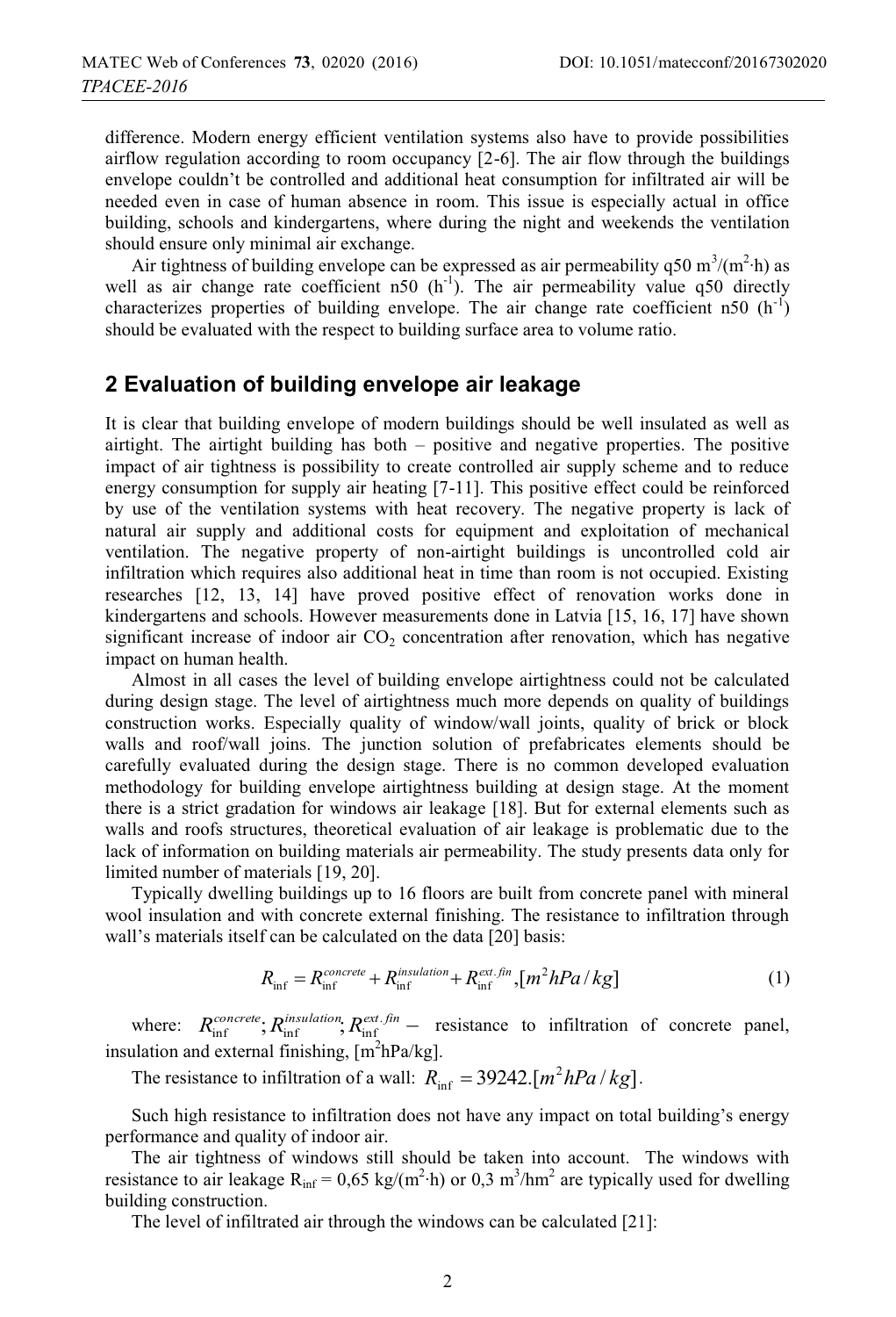$$
G_0 = \frac{1}{R_{\text{inf}}} \left( \frac{\Delta p}{\Delta p_o} \right)^{\frac{2}{3}}, [kg/(m^2 h)] \tag{2}
$$

For the first floor the level of infiltrated air will be:  $G_0 = \frac{1}{0.65} \left( \frac{23}{10} \right)^3 = 2.68$ ,  $\left[ \frac{kg}{m^2 h} \right]$ 0.65  $1\left(23\right)^{\frac{2}{3}}-2.68$  [kg/(m<sup>2</sup>)  $G_0 = \frac{1}{0.65} \left(\frac{23}{10}\right)^3 = 2.68$ , [kg/(m<sup>2</sup>h  $=\frac{1}{2} \left(\frac{23}{2}\right)^{\frac{1}{3}} = 2.68 \sqrt{kg/(m^2h)}$ 

For the 9th floor: 
$$
G_0 = \frac{1}{0.65} \left(\frac{1}{10}\right)^{\frac{2}{3}} = 0.33
$$
,  $[kg/(m^2 h)]$ 

The Comparison of air tightness requirements in different European countries are shown in Table 1 [22].

|                                           | Air tightness requirements at 50 Pa pressure                                                                                                                                                                                       |                                                                                         |  |
|-------------------------------------------|------------------------------------------------------------------------------------------------------------------------------------------------------------------------------------------------------------------------------------|-----------------------------------------------------------------------------------------|--|
| EU Member State                           | Natural ventilation                                                                                                                                                                                                                | Mechanical ventilation                                                                  |  |
| Czech Republic                            | $4.5$ [1/h]                                                                                                                                                                                                                        | w/o heat recovery: $1.5 \lfloor \frac{1}{h} \rfloor$<br>with heat recovery: $1.0$ [1/h] |  |
| Germany                                   | $3.0$ [1/h]<br>or<br>7.8 m <sup>3</sup> /h per m <sup>2</sup> floor area                                                                                                                                                           | 1.51/h<br>or<br>Germany 3.9 m <sup>3</sup> /h per m <sup>2</sup> floor area             |  |
| Denmark                                   | 1.5 $\left[\frac{1}{s}\right]$ per m <sup>2</sup> floor area                                                                                                                                                                       |                                                                                         |  |
| Norway                                    | $3.0$ [1/h]                                                                                                                                                                                                                        |                                                                                         |  |
| The Netherlands                           | Dwellings: $200 \text{ dm}^3\text{/s}$ (at 10 Pa)<br>Non-residential buildings: 200 dm <sup>3</sup> /s per 500 m <sup>3</sup> (at 10 Pa)                                                                                           |                                                                                         |  |
| United Kingdom of<br><b>Great Britain</b> | New dwellings and new commercial and public buildings<br>over 500 m <sup>2</sup> : 10 m <sup>3</sup> /m <sup>2</sup> h<br>(stated as reasonable limit for the design air permeability in<br>building regulations 2000 L1A and L2A) |                                                                                         |  |

**Table 1.** Comparison of air tightness requirements in different EU countries.

# **3 Evaluation of the buildings air tightness**

After the renovation works the thermal performance of external building envelope significantly increases. The U-values of walls after thermal insulations is 0.25 – 0.30W/(m2∙K), while for roofs 0.15 – 0.20W/(m2∙K). Such thermal bridges as external wall/floor junctions, internal corners and external corners are fully prevented after heat insulation works.

In order to get more objective information of renovation quality, including also changes in ventilation rate, the airtightness tests for kindergarten were done. Figure 1 shows preparation work done for airtightness test. In order to test air leakage rate of building envelope, all ventilation shafts were sealed and all windows and external doors were closed while the internal doors were opened to prevent closed spaces. Preparation works where done in compliance with the requirements of standard EN 13829 [23]. Thermal Performance of Buildings – Determination of Air Permeability of Buildings – Fan Pressurization Method. Brussels: European Committee for Standardization method B.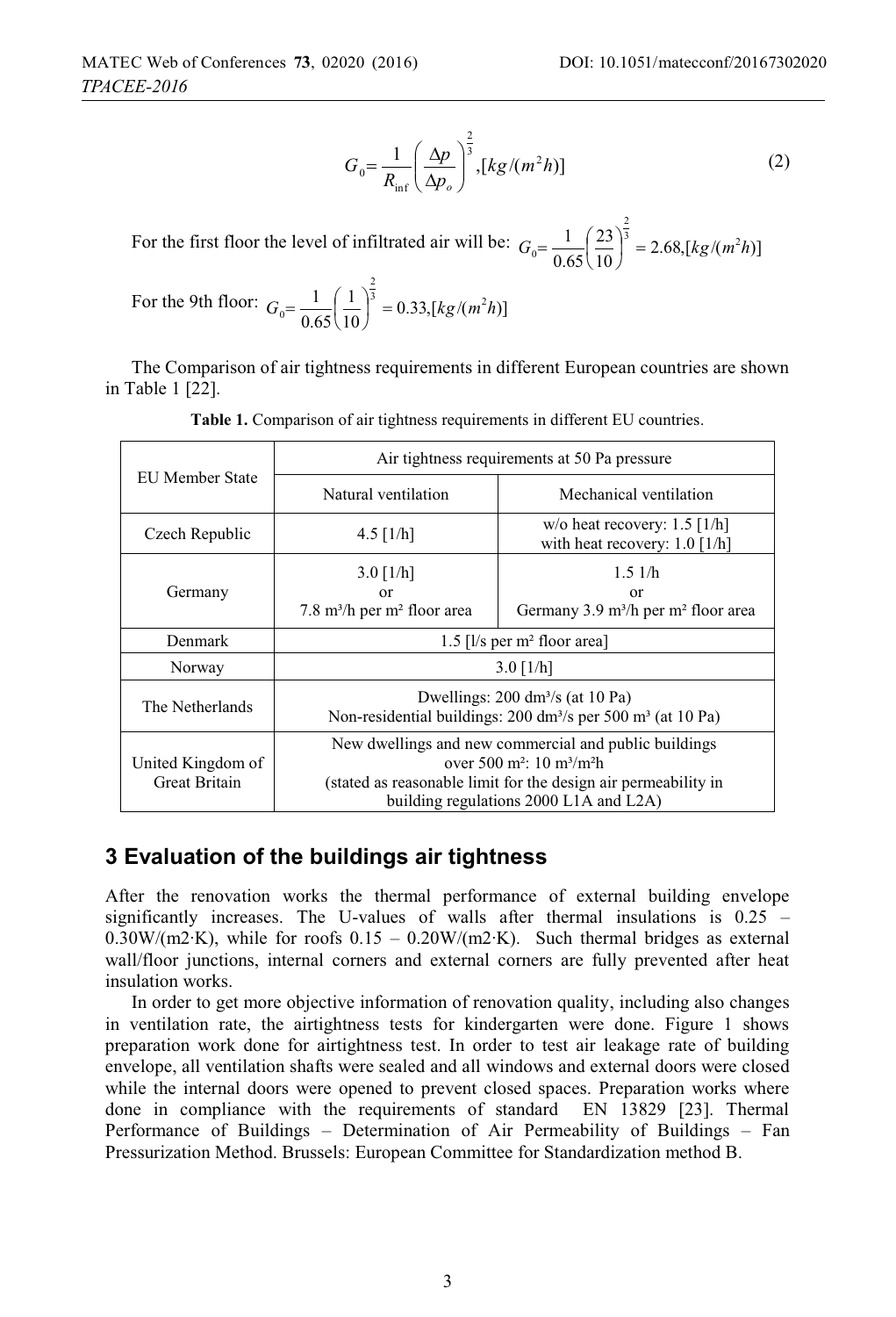

**Figure 1.** Preparation work for Blower Door test.

Air leakage test was done using two Blower Door installations. Blower Door installations were placed on opposite facades. The total capacity of Blower Door installations was 28000m3/h. The 3D model of kindergarten and dimensions are shown in Figure 2. Verification was performed in two modes:

- by creating underpressure in range between 40Pa and 70Pa;
- by creating overpressure in range between 25Pa and 60Pa





Air permeability verification was performed in compliance with standard EN 13829 (methods A and B). Assessment of verification results was performed in compliance with standard LBN 002-01. According to the requirements of LBN 002 – 01 air permeability q50 of the buildings envelopes being tested should not exceed  $3m^3/(m^2 \cdot h)$ , with pressure difference 50Pa, where:

$$
q50 = V50/A_E, [m^3/(m^2 \cdot h)]
$$
 (3)

V50 - the measured air flow that flows through the construction with pressure difference 50Pa  $[m^3/h]$ ;

 $A_{E}$  - area of building's envelope [m<sup>2</sup>].

Additionally, air change rate coefficient n50  $[h^{-1}]$  with pressure difference 50Pa was calculated,

$$
n50 = V50/V, [h^{-1}]
$$
 (4)

where:

V50 - the measured air flow that flows through the construction with pressure difference 50Pa  $[m^3/h]$ ;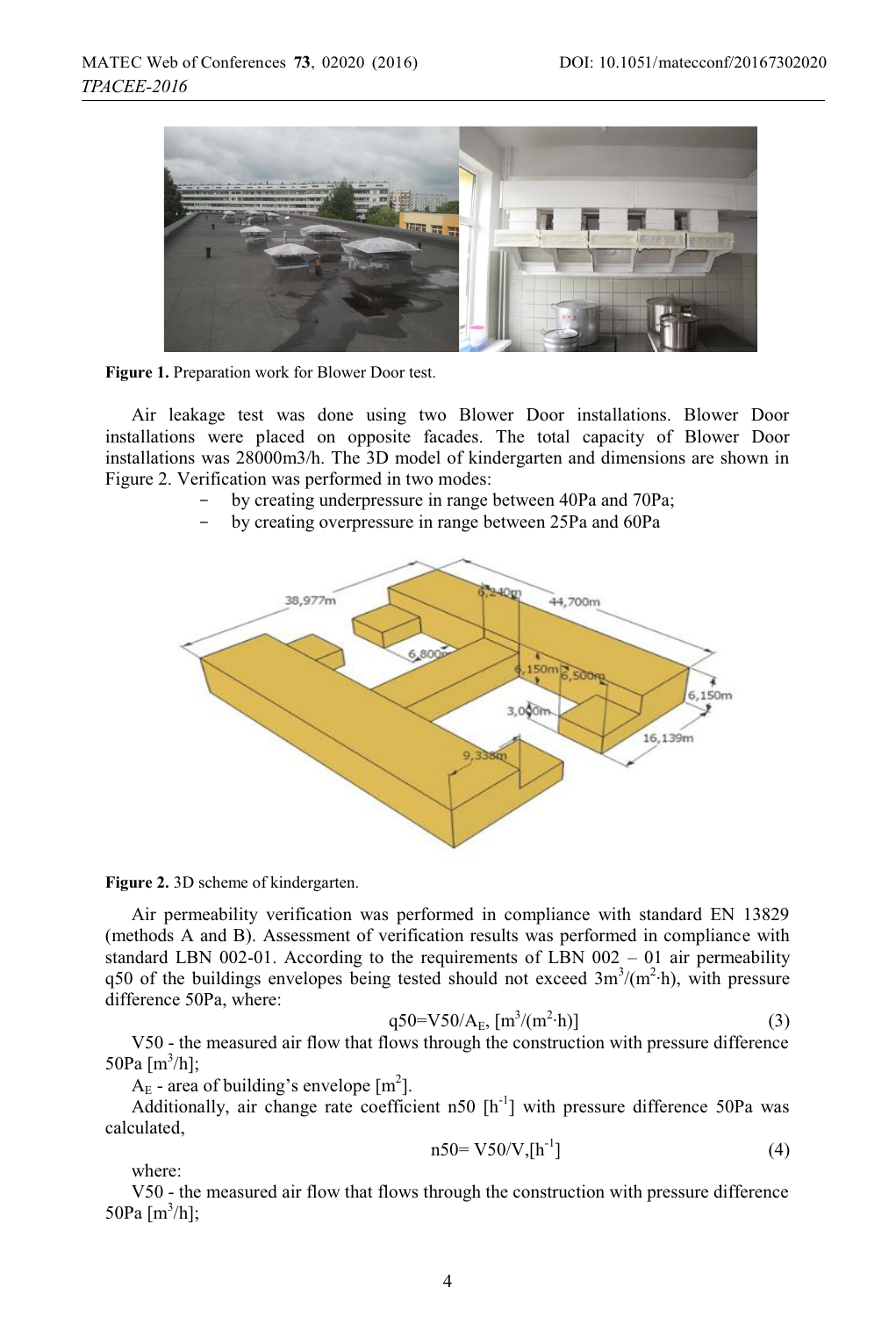V - building volume  $[m^3]$ .

The results of Blower Door test after renovation are presented in Table 2. In all cases the air leakage rate is in conformity with requirement of LBN 002-01. Air leakage rate according to this code should not exceed 3.0  $\text{m}^3/\text{(m}^2 \cdot \text{h})$  for residential buildings, hospitals and kindergartens.

| Case study | Volume, [m3] | Area of building<br>envelope,[m2] | Air leakage rate<br>$[m3/(m2 \cdot h)]$ q50 | Air change rate,<br>$[h-1]n50$ |
|------------|--------------|-----------------------------------|---------------------------------------------|--------------------------------|
|            | 4045         | 5358                              | 2.89                                        | 2.19                           |
|            | 6375         | 4044                              | 2.57                                        | 1.63                           |
|            | 3895         | 6228                              | 2.68                                        | 1.68                           |

**Table 2.** Airtightness of buildings envelope in kindergartens after renovation [24].

Unfortunately there are no precise data available on air leakage rates of kindergarten buildings before renovation. However measurement of one, partly renovated, kindergarten has shown that the air leakage was  $6.5 \text{ m}^3/\text{(m}^2 \cdot \text{h})$ . In addition to building envelope airtightness evaluation the ventilation systems were also checked in kindergarten "Kamolitis". The ventilation rate under pressure difference 50Pa created 4.62  $h^{-1}$  but under  $4Pa - 1.29 h^{-1}$ . In case of complex architecture of some buildings for example as private houses, calculation of area of the envelope and  $q50 \, [\text{m}^3/(\text{m}^2 \cdot \text{h})]$  could be challenging, therefore another normative as DIN 4108-7:2011-01 defines the maximum air exchange rate (Tab. 3).

| <b>Table 3.</b> Recommended building preparation and recommended maximum air change rates for the |  |
|---------------------------------------------------------------------------------------------------|--|
| airtightness measurement at 50 Pa pressure difference according to DIN 4108-7:2011-01 [25].       |  |

| Ventilation system        |                                                      | Type of outdoor<br>air aperture               | Preparation of outdoor<br>air aperture and exhaust<br>air grilles         | Maximum air<br>change rate at<br>50Pa, n50,<br>$max[h-1]$ |
|---------------------------|------------------------------------------------------|-----------------------------------------------|---------------------------------------------------------------------------|-----------------------------------------------------------|
|                           | Via windows<br>only                                  |                                               | Not applicable                                                            | 3.0                                                       |
|                           | Cross<br>ventilation<br>via outdoor<br>air apertures | Not closable                                  | No measures                                                               | 3.0                                                       |
| Natural<br>ventilation    |                                                      | Closable, without<br>self-regulation          | Closure of outdoor air<br>aperture                                        | 3.0                                                       |
|                           |                                                      | With self-<br>regulation                      | Sealing of outdoor air<br>aperture                                        | 1.5                                                       |
|                           | Shaft<br>ventilation                                 | Not closable or no<br>outdoor air<br>aperture | No measures at outdoor<br>air aperture, sealing of<br>exhaust air grilles | 1.5                                                       |
|                           |                                                      | Closable, without<br>self-regulation          | Closure of outdoor air<br>aperture, sealing of<br>exhaust air grilles     | 1.5                                                       |
|                           |                                                      | With self-<br>regulation                      | Sealing of outdoor air<br>aperture and exhaust air<br>grilles             | 1.5                                                       |
| Mechanical<br>ventilation | Exhaust<br>system                                    | Closable, without<br>self-regulation          | Sealing of outdoor air<br>aperture                                        | 1.0                                                       |
|                           |                                                      | With self-<br>regulation                      | Sealing of outdoor air<br>aperture                                        | 1.0                                                       |
|                           | Supply and<br>exhaust<br>system                      |                                               | Sealing of exhaust, exit,<br>supply and outdoor air<br>ducts              | 1.0                                                       |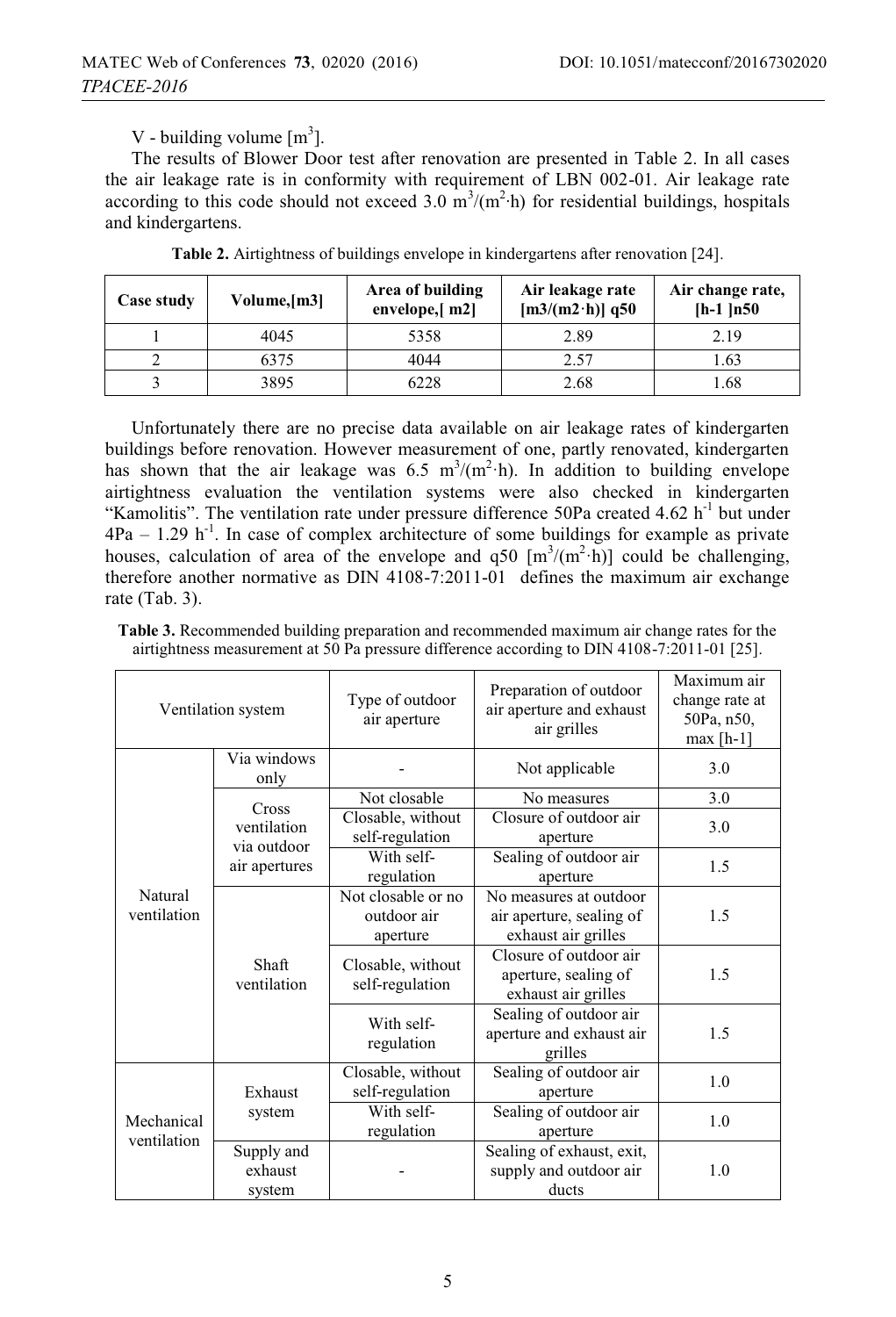Current study shows that the measured values of the air change rate in the number of private houses differs a lot and depends mostly on the quality of the construction work (Tab. 4).

| Case study     | Volume, [m3] | Air change<br>rate, [h-1] n50 | <b>Description of ventilation system</b> |
|----------------|--------------|-------------------------------|------------------------------------------|
| 1              | 310          | 4.78                          | <b>MEH</b>                               |
| $\overline{2}$ | 345          | 0.82                          | <b>NAT</b>                               |
| 3              | 420          | 8.9                           | <b>NAT</b>                               |
| $\overline{4}$ | 467          | 3.6                           | <b>NAT</b>                               |
| 5              | 571          | 3.16                          | <b>NAT</b>                               |
| 6              | 572          | 4.98                          | <b>NAT</b>                               |
| 7              | 610          | 4.2                           | <b>NAT</b>                               |
| 8              | 635          | 6.1                           | <b>NAT</b>                               |
| 9              | 640          | 6.7                           | <b>NAT</b>                               |
| 10             | 725          | 10.75                         | <b>NAT</b>                               |
| 11             | 810          | 8.4                           | <b>MEH</b>                               |
| 12             | 854          | 2.95                          | <b>MEH</b>                               |
| 13             | 1026         | 5.3                           | <b>NAT</b>                               |
| 14             | 1055         | 3.08                          | <b>NAT</b>                               |
| 15             | 1060         | 2.77                          | <b>MEH</b>                               |
| 16             | 1070         | 1.94                          | <b>MEH</b>                               |
| 17             | 1319         | 8.2                           | <b>MEH</b>                               |

**Table 4.** Air change rate in one family houses.

### **4 Conclusions**

1.The heat consumption after applying thermal insulation during refurbishment process of buildings can be realistically reduced down to 70kWh/m<sup>2</sup> in typical Latvian climate conditions.

2. The optimal U-values of walls after thermal insulations is  $0.25 - 0.30 W/(m^2·K)$ , while for roofs  $0,15 - 0,20W/(m^2·K)$ .

3.Due to ventilation systems usually are not renovated, the IAQ measurements in renovated buildings have shown unsatisfactory situation with increased  $CO<sub>2</sub>$  concentration and high relative humidity.

4.Measurement airtightness of partly renovated kindergarten has shown that the air leakage was  $6.5 \text{ m}^3/\text{(m}^2 \cdot \text{h})$ .

5.The practical measurement of renovated buildings had shown the air leakage rate q50 of typical Latvian construction after renovation is between 2.5 and 2.9 m<sup>3</sup>/(m<sup>2</sup>·h).

6.On average the share of energy consumption for ventilation needs in renovated building without heat recovery is 50% of total heat consumption for space heating and ventilation. The IAQ measurements in renovated buildings have shown slightly unsatisfactory situation with increased  $CO<sub>2</sub>$  concentration higher relative humidity while the energy consumption can almost be reduced to level of energy efficient buildings.

This work partially financially supported by Goverment of Russian Federation (Grant 074-u01).